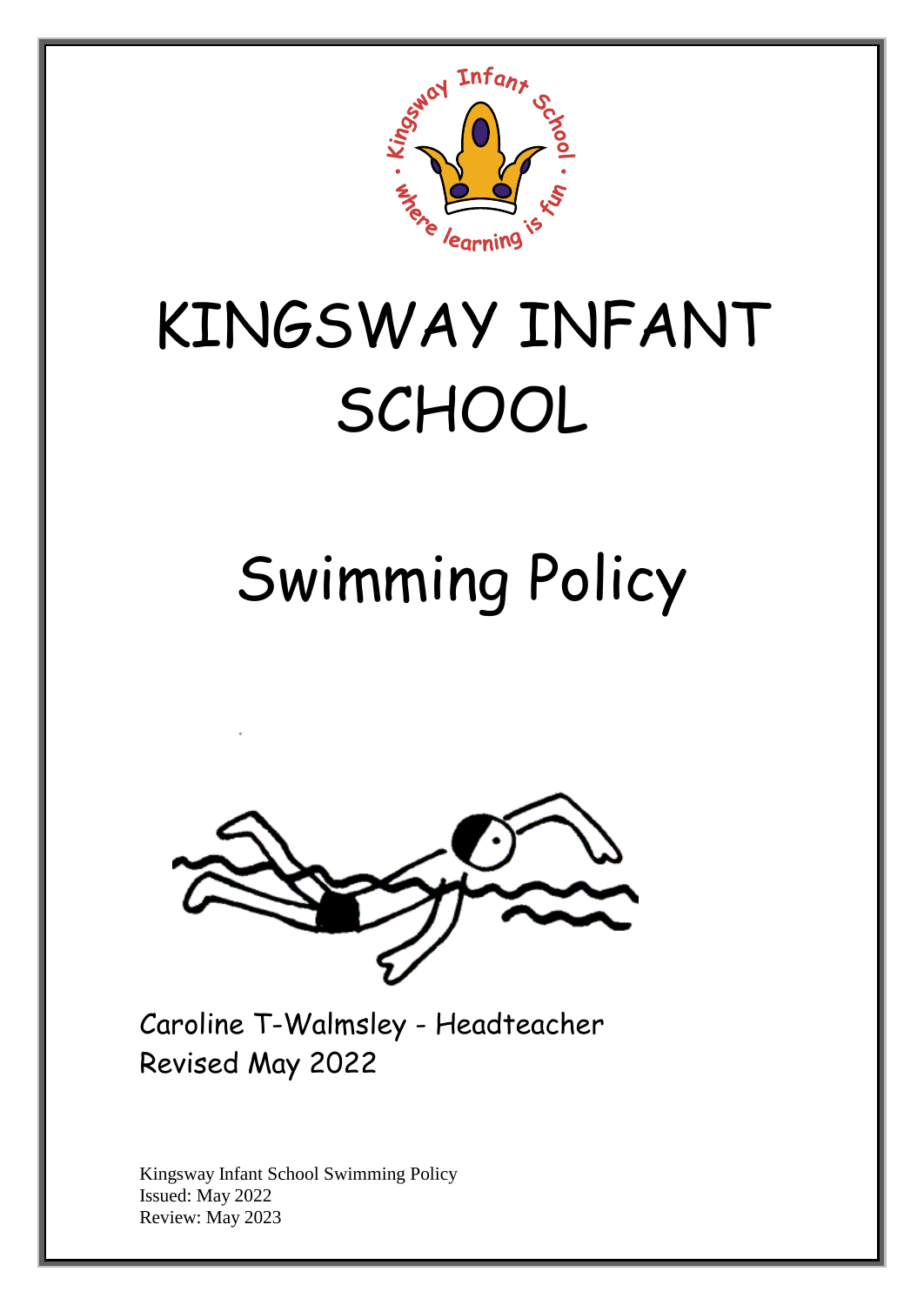Kingsway Infant School follows and complies with Normal Operating Policy and Pool Emergency Action Plan as provided by the owners of the pool – **Kingsway Junior School**

## **KINGSWAY INFANT SCHOOL SWIMMING POLICY**

## **SECTION 1 - POOL SAFETY (Follows Herts County Council Normal Operating Policy, Pool Emergency Action Plan and Risk Assessment)**

- 1. The pool is locked at all times when not in use.
- 2. Fences and gates are kept secure.
- 3. Depth markings are clearly marked.
- 4.Water clarity is maintained within safe limits and this is monitored each day by the Junior School Caretaker and/or the Headteacher or Deputy.
- 5.The temperature is maintained at a reasonable level. We aim to achieve 80°F but this may not always be possible when it is windy or the air temperature is low.
- 6. A selection of the following is always available on the pool side for safety:
	- safety poles,
	- **body hooks**,
	- **F** broom handles,
	- **buoyancy aids,**
	- **•** rope for throwing.

#### **All swimming teachers must have a whistle and a two-way radio (collected at the office) with them during sessions.**

All staff should wear appropriate clothing and trainers or plimsolls should be worn on the poolside.

#### **First Aid Equipment:**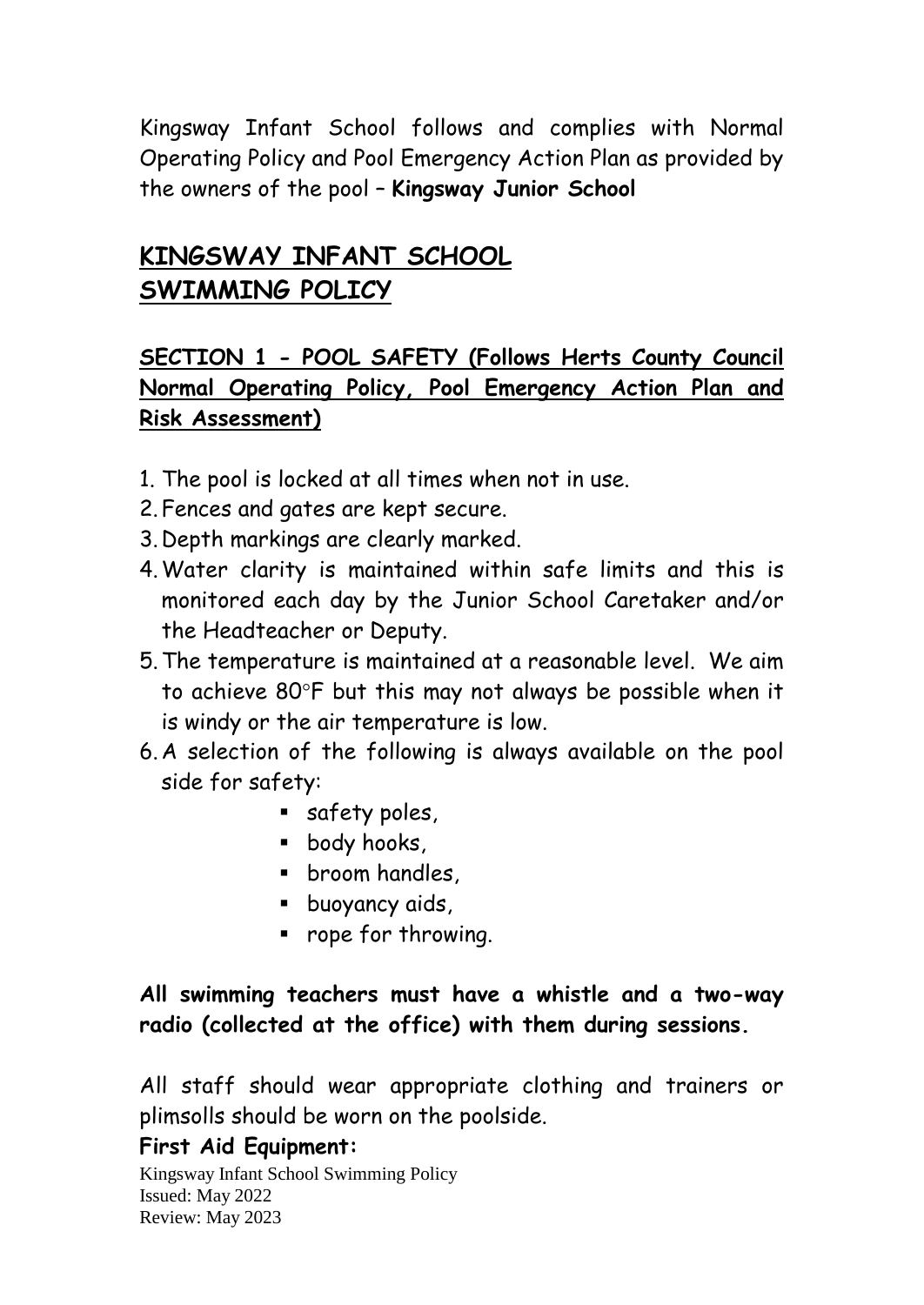This is kept in the girls' changing room and should be brought to the side of the pool during lesson time and returned at the end of the day. There is a blanket and a towel in a plastic bag, a box of tissues should also be available.

The kit consists of the following in a plastic box:

- resuscitation guide,
- vent aid,
- plastic gloves,
- wet wipes, tissues
- individually wrapped plasters.

With the first aid box is a small blue book in which **all**  incidents or accidents at the pool must be recorded by the responsible person. This will be checked daily by the Site Manager and monitored by the PE co-ordinator or Headteacher to see if adjustments in pool procedures are necessary.

#### **Pool Log:**

The Caretaker maintains a careful, daily log of all chemical dosing and readings at the pool. The relevant COSHH literature is with the log. The Environmental Officer visits regularly and tests the water condition. **The pool log must not be taken away.**

### **A Risk Assessment is in place (linked to the Herts County Council swimming risk assessment) and is kept under review.**

- The teachers go through the emergency procedures every season with their children before swimming commences.
- The nearest phone is in the Secretary's Office immediately opposite the pool. **The school's normal chain of responsibility applies.**

### **SECTION 2 - SKILLS AND EMERGENCY PROCEDURES**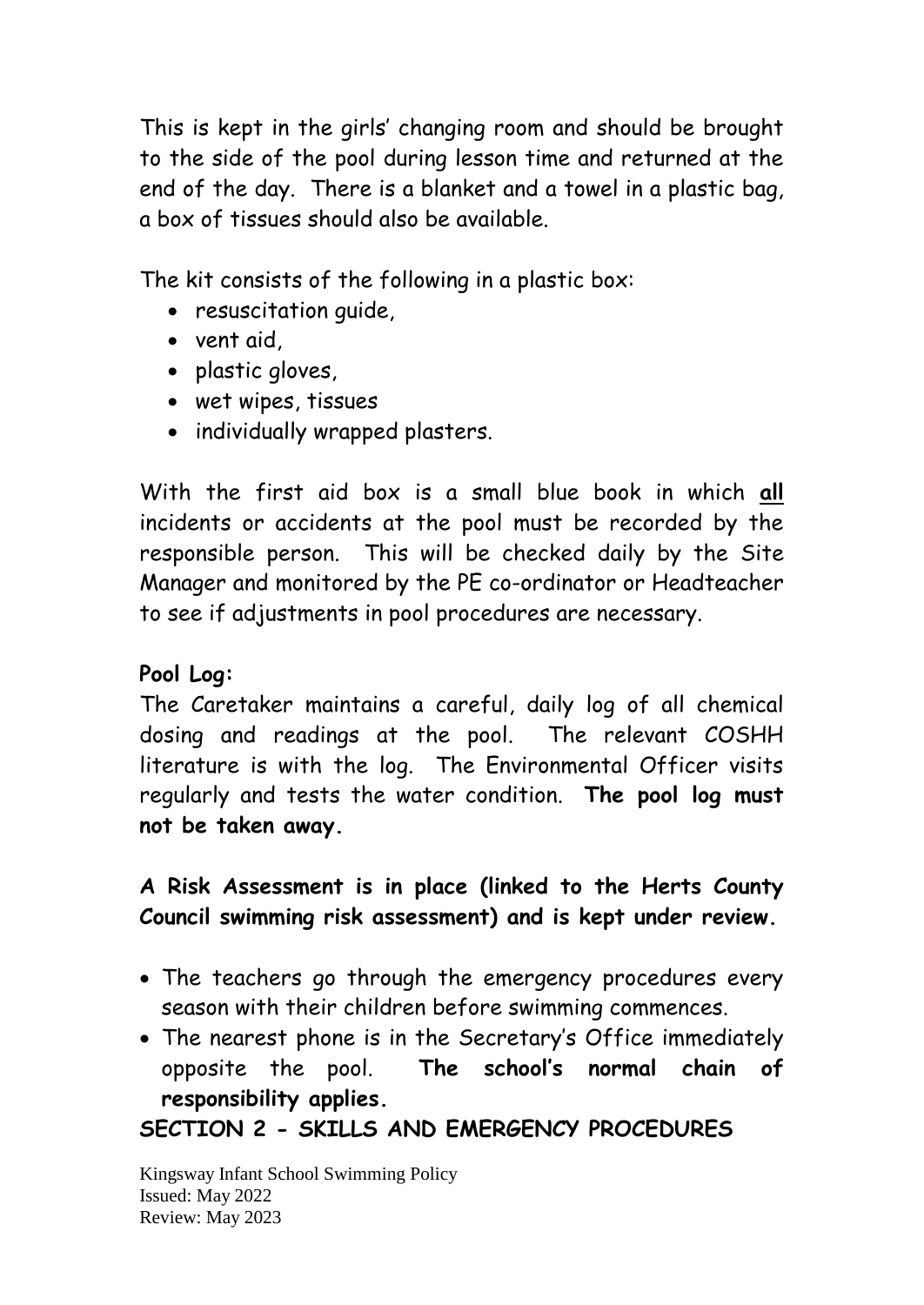#### **SKILLS:**

An ASA level 2 qualified teacher is to conduct all lessons. This is with teacher and other adults support where necessary.

## **EMERGENCY PROCEDURES: (Follow Herts County Council Emergency Action Plan)**

If support is needed at the pool, but an ambulance is not required, teachers contact the office via their two-way radios and send a pool supervisor to the office as back up. The secretary will send aid to the pool.

In the event of an emergency, teachers contact to the school office via the two-way radio and send a pool supervisor to the office as backup. The secretary will telephone for an ambulance immediately.

#### **SECTION 3 - CLASS ORGANISATION**

#### **Pre-lesson preparation:**

Please try to keep to times arranged so that colleagues and helpers are not inconvenienced.

A register will be taken by the class teacher to confirm who is swimming before the lesson commences. A head count will be taken by the swimming teacher on entry and exit from the pool.

If there is a medical reason why a child is not swimming, he/she should be sent to another class during the session as children cannot be sat at the side of the pool. **A note from a parent must be received to explain the reason for any child not taking part in swimming.**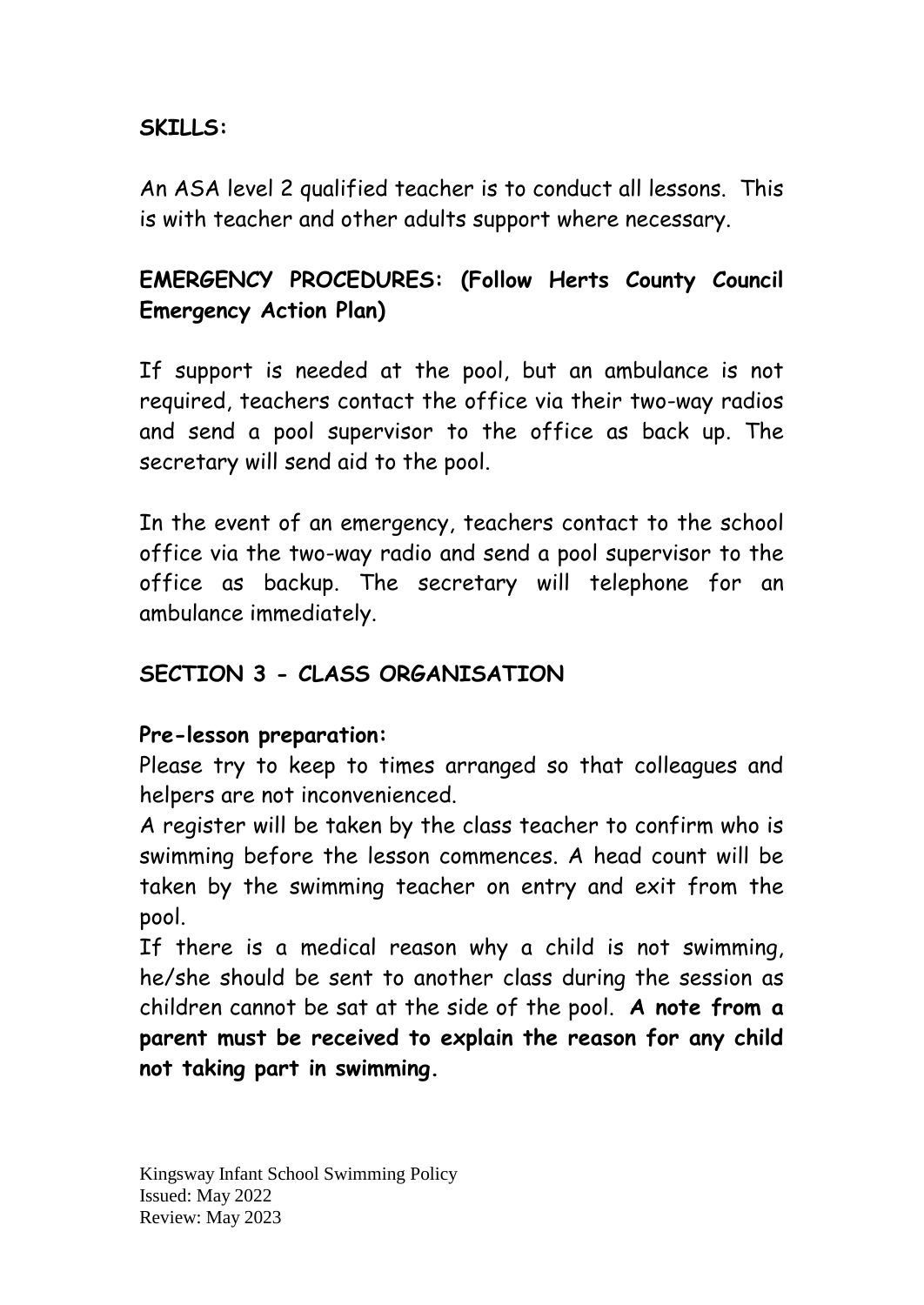**Children should be encouraged to use the toilet and wash their hands and blow their nose immediately prior to each swimming session.**

Children should not take unnecessary items to the pool, and their swimming costumes and towel should be in a plastic bag. **Children must be discouraged from wearing their costumes to school under their uniforms.**

Girls costumes must be one-piece (no bikini-style swim suits) and boys should be encouraged to wear swimming trunks, although short swimming shorts are permissible (no Bermudastyle long shorts).

#### **Health and Safety:**

**Children should not swim up to at least one hour after consuming food.**

**Named** goggles are allowed to be worn. Teachers must talk to the children about safe use of goggles.

Because of the risk of injury to themselves and other swimmers, no children should be allowed to swim wearing jewellery of any kind.

#### **All swimmers should be in a good state of cleanliness and wear appropriate bathing costumes.**

Children needing to wear their glasses to the pool should bring a hard case to put them in.

Inhalers and epipens should be available at the pool for emergency use.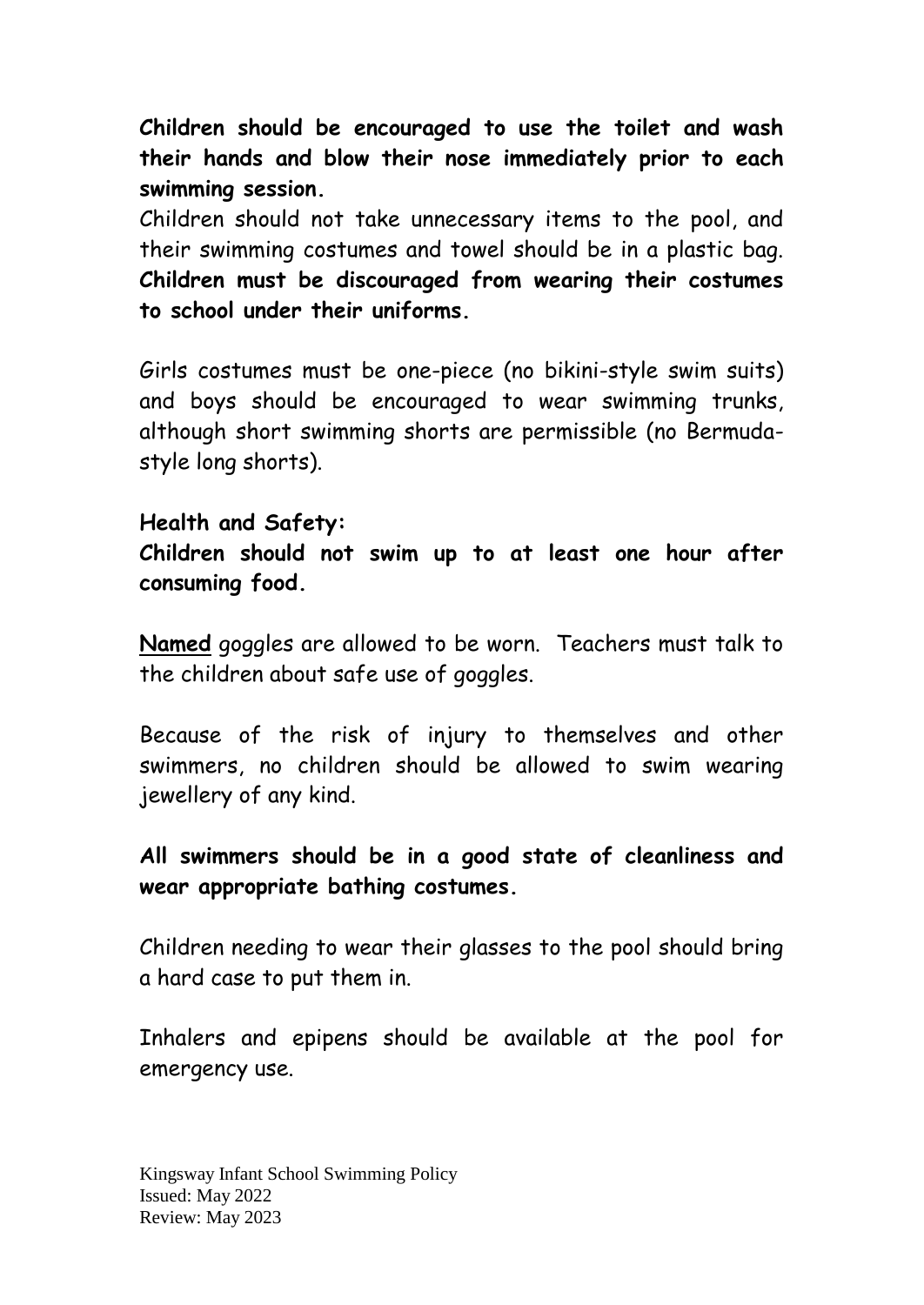All pupils must wear a swimming hat during lessons; these can be purchased from the Junior School office at a very reasonable price.

Children should be reminded that under no circumstances should they stand on the benches and they are for sitting purposes only.

#### **Grouping:**

At the beginning of each season and periodically through the season, the children's swimming ability should be re-assessed by the swimming teacher. Those at risk should wear armbands and the weakest swimmers kept to the shallow end. The teachers should use their own judgement as to whether all children go in together, or whether it would be more prudent to give half the time to split groups.

At least **four adults**, including the class teacher, must be present at any time. This will allow for one adult to treat minor injuries and be away from the pool side. One or more of these adults must act as an observer, at each session, to prevent unsafe conditions from developing. The observer should be stationed half way along one side of the pool and should not be engaged in managing a group at the same time.

#### **Pool organisation:**

The teacher will take the class swimming register prior to entering the swimming pool area. This should be followed by a head count of the children immediately before they enter the pool. A further head count will then be carried out when the children exit the pool.

The use of the whistle to draw attention should be a short, sharp blast. The children should stand still (shoulders under,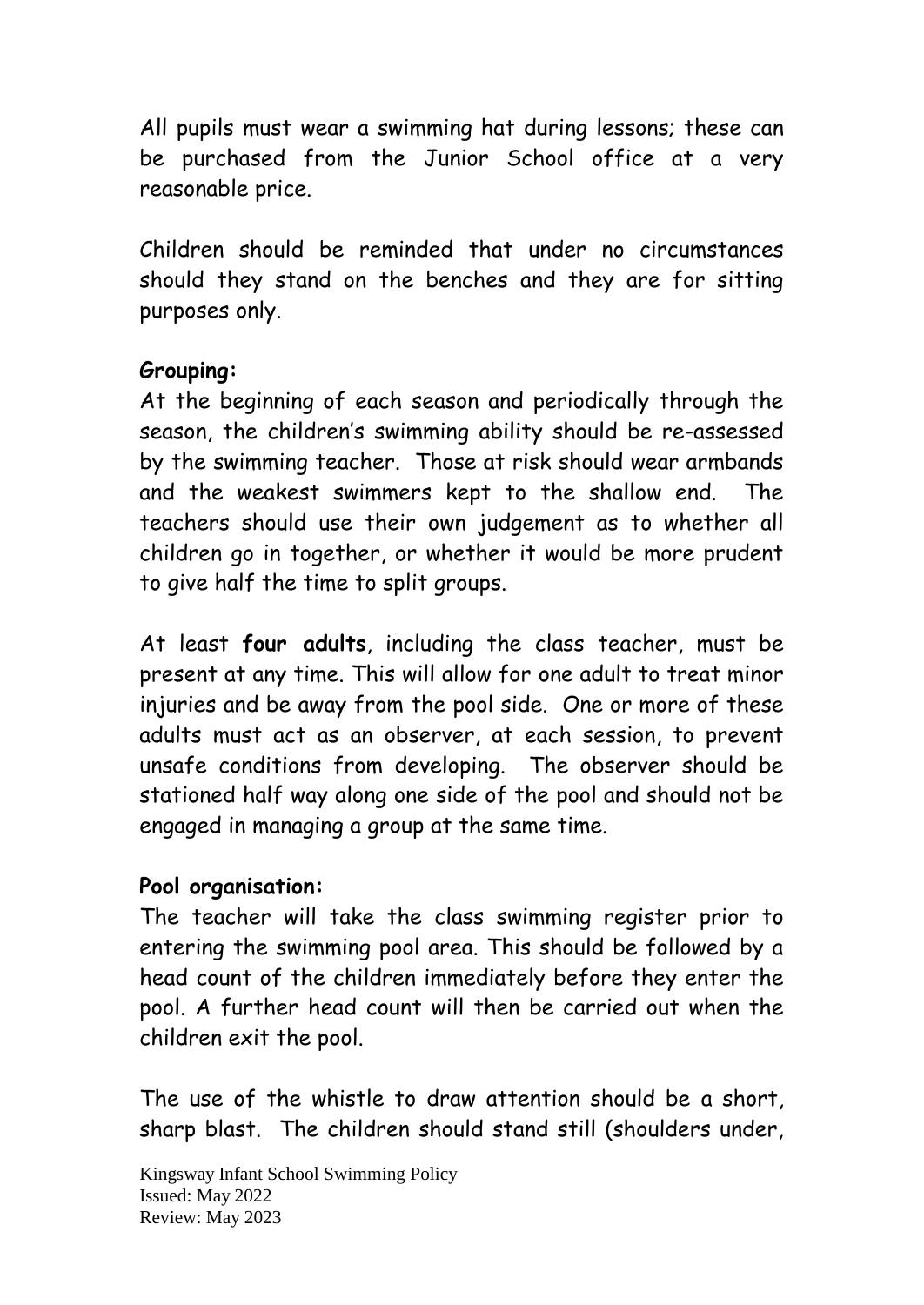chin on the water) or tread water and look at the teacher for further instructions.

At the end of a session, the short sharp blast of the whistle will be used and the children should stand still and then make their way out of the pool and go and get changed. All equipment should be returned to the correct baskets located around the poolside.

**DURING AN EMERGENCY SEVERAL SUSTAINED BLASTS ONE AFTER THE OTHER WILL BE USED. All children should immediately climb out at the nearest point and await instructions.**

**IN THE INSTANCE OF FIRE, THE EMERGENCY WHISTLE OF SUSTAINED BLASTS WILL SOUND. All children should immediately climb out at the nearest point and line up in an orderly manner at the side of the pool. The children will be led to the main rendezvous point in the large playground (in line with school fire procedures). The teacher should contact the office via the two-way radio and one adult supervisor will be sent to the office immediately, where the alarm can be raised to the rest of the school and the emergency services can be called.** 

The first aim of any lesson must be to ensure the safety of the children.

No one enters the water until told to do so. **Entry and exit to and from the pool must be made via the steps located at each end.**

No diving, including sitting diving or jumping, is allowed as the water depth is insufficient.

No unnecessary splashing will be tolerated during lessons.